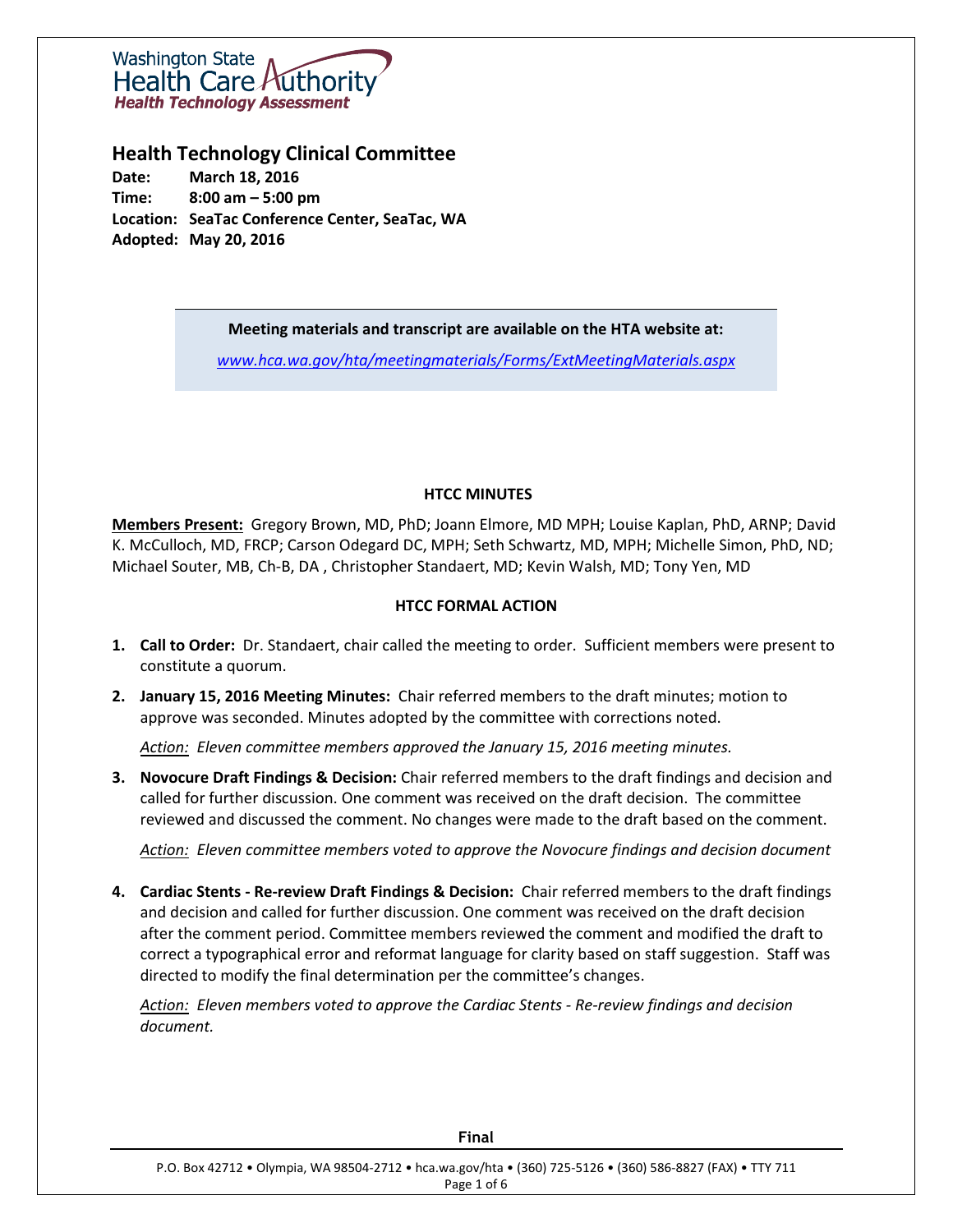## **5. Extracorporeal Membrane Oxygenation Therapy (ECMO):**

## **Agency Utilization and Outcomes:**

G. Steve Hammond, PhD, MD, MHA, Chief Medical Officer, Washington Department of Corrections presented the state agency perspective for ECMO to the committee. The full presentation is published with March 18, [meeting materials.](http://www.hca.wa.gov/hta/meetingmaterials/Forms/ExtMeetingMaterials.aspx)

### **Scheduled and Open Public Comments:**

The chair called for public comments.

No scheduled or open public comments received.

#### **Vendor Report and HTCC Q & A:**

The chair introduced the clinical expert for ECMO, Eileen Bulger, MD, FACS, Chief of Trauma, Harborview Medical Center, Seattle, WA.

Elizabeth Russo, MD, Institute for Clinical and Economic Review presented the evidence review of extracorporeal membrane oxygenation therapy. The full presentation is published with March 18, [meeting materials.](http://www.hca.wa.gov/hta/meetingmaterials/Forms/ExtMeetingMaterials.aspx)

#### **HTCC Coverage Vote and Formal Action**

#### *Committee Decision*

Based on the deliberations of key health outcomes, the committee decided that it had the most complete information: a comprehensive and current evidence report, public comments, and state agency utilization information. The committee concluded that the current evidence on ECMO is sufficient to make a determination on this topic. The committee discussed and voted on the evidence for use of ECMO compared to conventional intensive care management. The committee considered the evidence and gave greatest weight to the evidence it determined, based on objective factors, to be the most valid and reliable.

Based on these findings, the committee voted to cover with conditions extracorporeal membrane oxygenation therapy.

|                                             | <b>Not</b> | <b>Covered Under</b><br>Covered Certain Conditions Unconditionally | Covered |
|---------------------------------------------|------------|--------------------------------------------------------------------|---------|
| Extracorporeal Membrane Oxygenation Therapy |            | 11                                                                 |         |

#### *Discussion*

The committee reviewed and discussed the evidence, and the quality and limitations of the evidence. Based on the available information and including contextual input from the clinical expert the committee developed conditions for coverage for ECMO to address use for patients with severe life threatening respiratory or cardiac dysfunction that is not responding to conventional management but is potentially reversible; as a bridging therapy for patients in pulmonary failure and

| $- \cdot$ |
|-----------|
|           |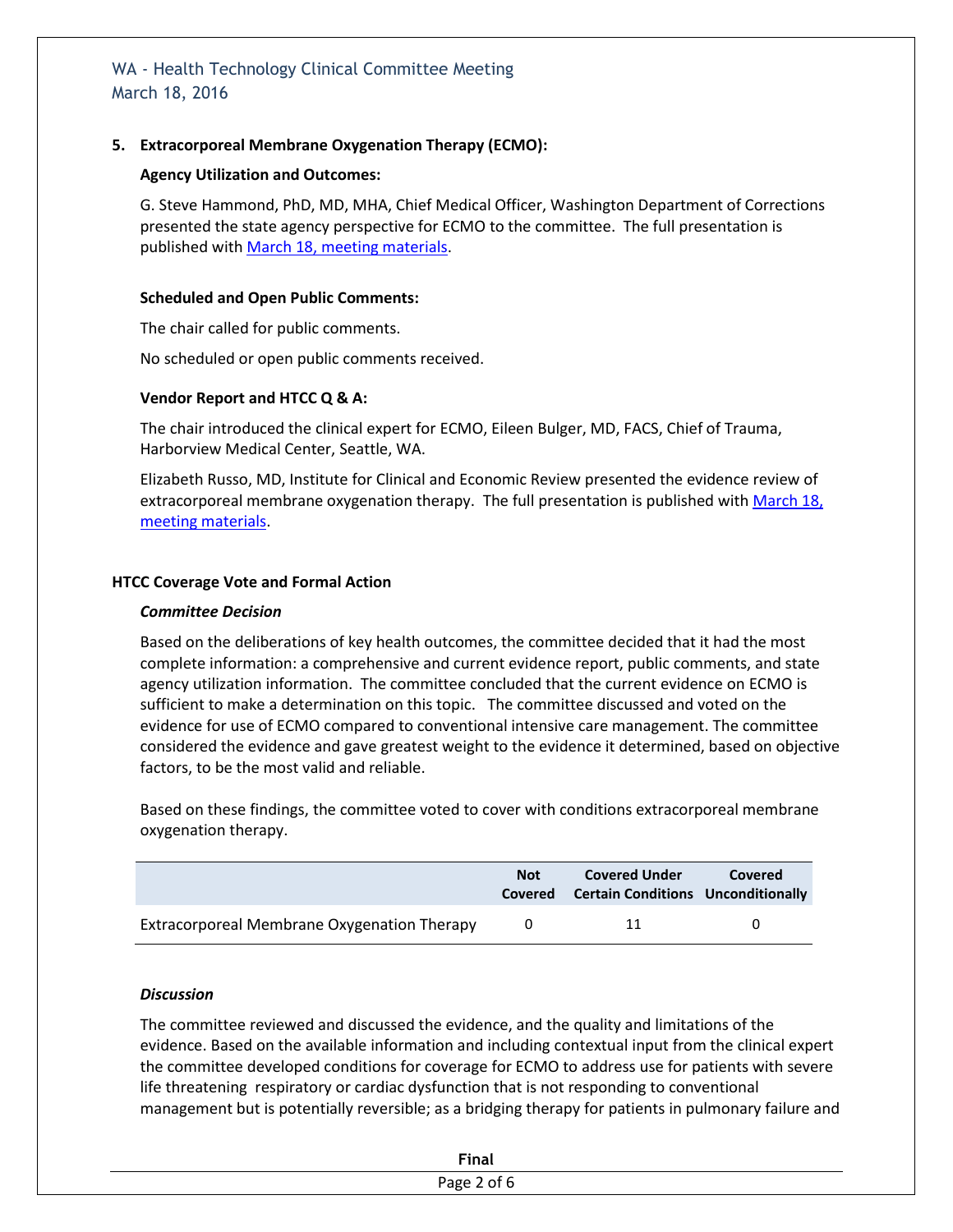who are on a pulmonary transplant list; and as a bridging therapy for patient in cardiac failure who are eligible for a ventricular assist device or cardiac transplantation. All procedures should only be provided at a facility participating in the Extracorporeal Life Support Organization (ELSO) registry to continue to collect valuable registry data for future use. With the above noted condition the committee voted to cover ECMO with conditions.

#### **Limitations**

In patients with severe life threatening, but potentially reversible, acute respiratory or cardiac dysfunction unresponsive to conventional management.

As a bridging therapy for patients in pulmonary failure who are on a pulmonary transplant list.

As a bridging therapy for patients in cardiac failure who are eligible for a ventricular assist device or cardiac transplantation.

All procedures only at a facility participating in the ELSO case registry.

#### *Action*

The committee checked for availability of a Medicare national coverage decision (NCD). There is no NCD for ECMO.

The committee discussed clinical guidelines identified for treatment addressing use of ECMO from the following organizations:

- Extracorporeal Life Support Organization (ELSO)(2010)
- American Heart Association Guidelines for Cardiopulmonary Resuscitation and Emergency Cardiovascular Care (AHA)(2010)
- International Society of Heart and Lung Transplantation (ISHLT)(2010)

American Thoracic Society (1997)

National Institute for Health and Care Excellence (NICE)(2014)

The chair noted consistency with existing guidelines and the fact that some of the guidelines preceded some of the available literature.

The committee chair directed HTA staff to prepare a findings and decision document on ECMO reflective of the vote for final approval at the next public meeting.

**6.** Shana Johnson, MD presented the state agency perspective and utilization rates for the spinal injections re-review topic to the committee. The full presentation is published with [March 18,](http://www.hca.wa.gov/hta/meetingmaterials/Forms/ExtMeetingMaterials.aspx)  [meeting materials.](http://www.hca.wa.gov/hta/meetingmaterials/Forms/ExtMeetingMaterials.aspx)

| <b>Final</b> |  |
|--------------|--|
| ືອ           |  |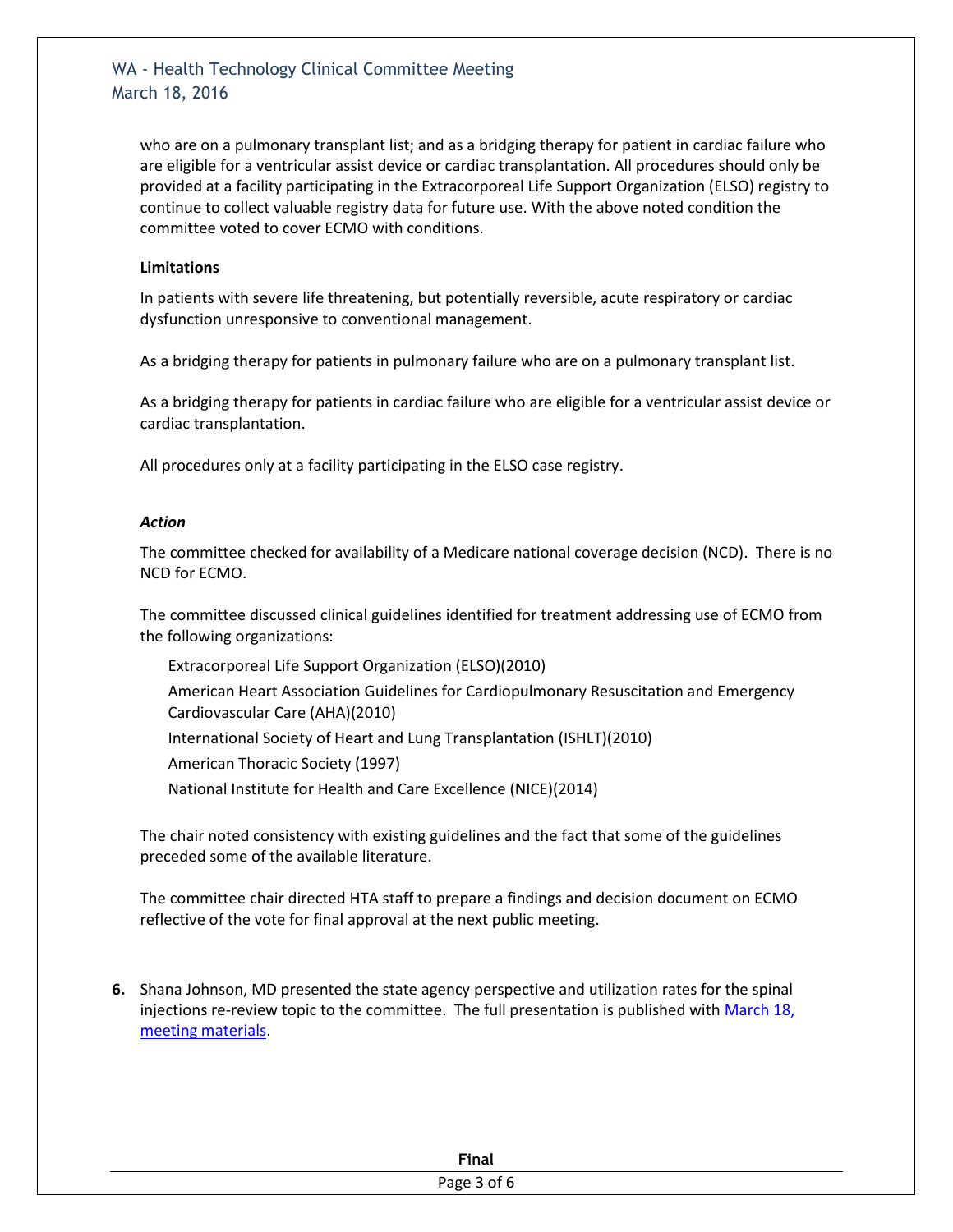### **Scheduled and Open Public Comments:**

The chair called for public comments. Comments were provided by:

- Steven Stanos, DO
- Janna Friedly, MD
- Paul Dreyfuss, MD & Brandon Messerli, DO (*Representing the following)*
	- William A. Anderson, MD Daniel Kwon, MD
	- Jason G. Attaman, DO Yung Lee, DO
	- Kevin Berry  **Katrina Lewis, MD**
	-
	-
	- Michele Curatolo, MD, PhD Carlos E. Moravek, MD
	- Rebecca C. Dale, DO Linda Nixon, PAC
	- Natalya Eykhvald Chan Saetern
	-
	-
	-
	- Christopher Godbout, MD Brett Stacey, MD
	- William B. Gray, DO Alison Stout, DO
	-
	-
	- Xiang Jing, ARNP Jessi Thao
	- Stephen Johnson, MD Marco Wen, MD
	- Henry Kim, MD Jiang Wu, MD
	-
	- Hisashi Kobayashi, MD Ryan Zhender, MD
- Kathy Kroening
- Diana Kusulos
- Carol Glenn
- Carol O'Connell
- Henry Sherwood
- Brett Stacey, MD
- Richard Seroussi, MD

## **Vendor Report and HTCC Q & A:**

The chair introduced the clinical expert for spinal injections re-review, Kevin Vorenkamp, MD.

Joseph Dettori, PhD, Spectrum Research Incorporated, presented the evidence review addressing spinal injections re-review. The full presentation is published with [March 18, meeting](http://www.hca.wa.gov/hta/meetingmaterials/Forms/ExtMeetingMaterials.aspx) materials.

| - -<br> |  |
|---------|--|
| - -     |  |

- 
- 
- Doug Burns, MD Carolyn Marquardt, MD
- Alan Chen, MD Christopher Merifield, MD, MHA
	-
	-
	-
- Kelvin Franke, DO Richard Seroussi, MD
- Zing Fu, MD Virtaj Singh, MD
- Jon Geffen, DO Ben Snyder, MD
	-
	-
- Brandy Gump Geoffery E. Sultana, MD
- Michael Hatzakis, MD David J. Tauben, MD, FACP
	-
	-
	-
- Eric Kinder, MD Irene Young, MD
	-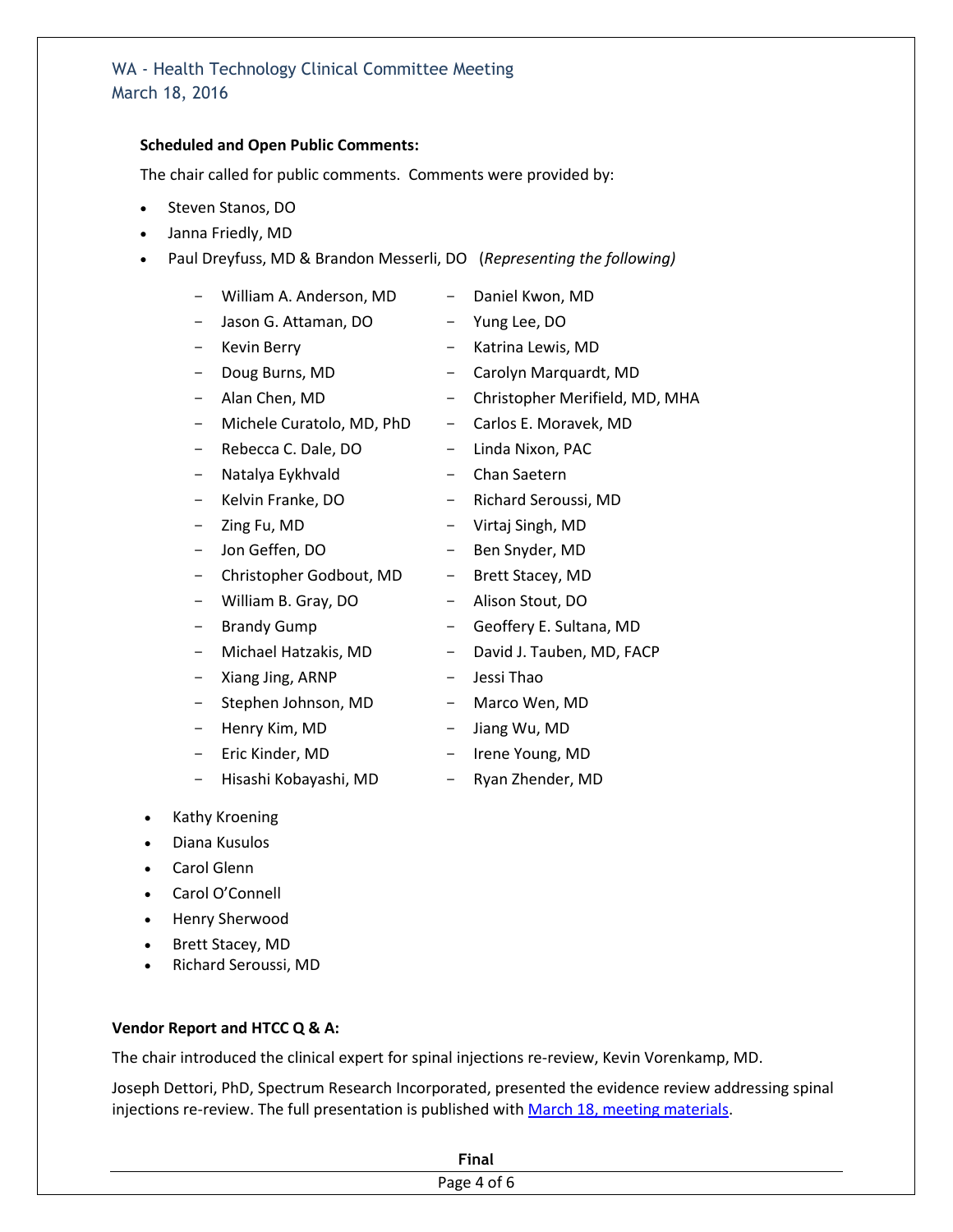## **HTCC Coverage Vote and Formal Action:**

#### *Committee Decision*

Based on the deliberations of key health outcomes, the committee decided that it had the most complete information: a comprehensive and current evidence report, public comments, and state agency utilization information. The committee concluded that the current evidence for spinal injections is sufficient to make a determination on this topic. The committee discussed and voted on the evidence for use of spinal injections compared to alternatives. The committee considered the evidence and gave greatest weight to the evidence it determined, based on objective factors, to be the most valid and reliable.

Based on these findings, the committee voted to cover with conditions spinal injections with no change to the conditions from the original determination. The committee did add a clarifying statement to make clear that the determination does not apply to injections for "inflammatory arthropathy".

|                   | <b>Not</b><br>Covered | <b>Covered Under</b><br><b>Certain Conditions</b> Unconditionally | Covered |
|-------------------|-----------------------|-------------------------------------------------------------------|---------|
| Spinal Injections |                       | 11                                                                |         |

#### *Discussion*

The committee reviewed and discussed the evidence for use of spinal injections. The committee determined that new evidence did not support a change in the original determination of coverage with conditions and the original conditions were not changed.

## **Limitations\***

- Therapeutic epidural injections in the lumbar or cervical-thoracic spine for chronic pain are a covered benefit when all of the following conditions are met:
	- o For treatment of radicular pain;
	- o With fluoroscopic guidance or CT guidance;
	- o After failure of conservative therapy;
	- $\circ$  No more than two without clinically meaningful improvement in pain and function; and
	- o Maximum of three in six months.
- Therapeutic sacroiliac joint injections for chronic pain is a covered benefit when all of the following conditions are met:
	- o With fluoroscopic guidance or CT guidance;
	- o After failure of conservative therapy; and
	- $\circ$  No more than one without clinically meaningful improvement in pain and function, subject to agency review.

**\***Limitations do not apply to injections for inflammatory arthropathy

| <b>Final</b> |
|--------------|
| Page 5 of 6  |